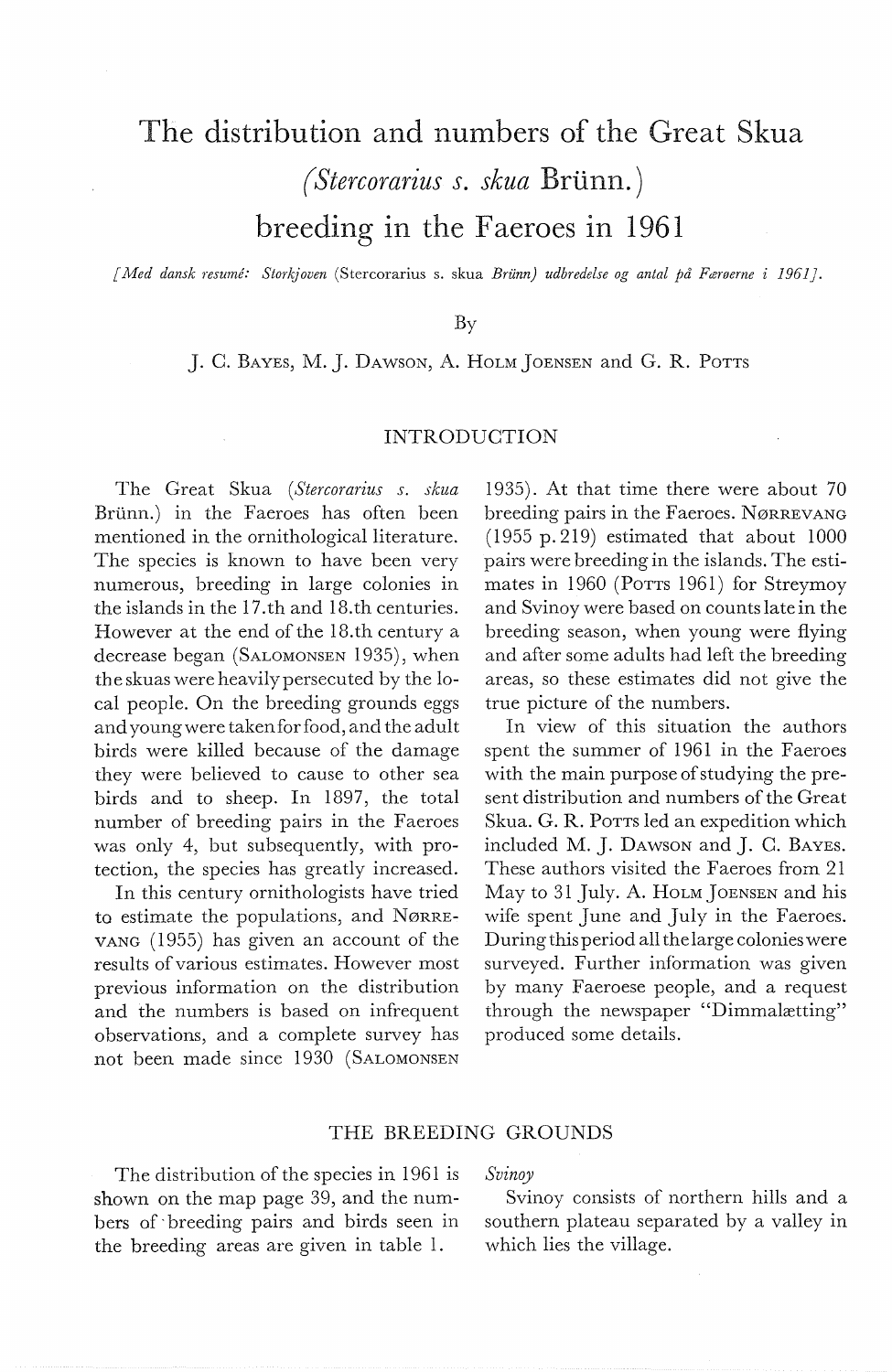Svinoy was surveyed by BAYES, DAWSON and Porrs on  $15$ — $18$ . June, and by A. H. JOENSEN on 19.—23. July.

South Svinoy consists of large areas of rock debris and *Rhacomitrium* heath bounded by series of hamrar. In a few places in the lower parts there are areas covered with dense grass, especially around the pools. The number of adult Great Skuas was estimated at a little less than 500 in June, when 104 nests were found. A similar estimate of 400 was obtained in July. In making these estimates the authors have taken in account the number of birds which could be expected to be away feeding. (Studies in North Streymoy indicate that at 1500 G.M.T. less than  $5\%$  of the birds are away feeding on any normal day until the chicks hatch. The comparable figure for July would be about  $15\%$ . All the birds were back in the colony before midnight.). The total number of breeding pairs on South Svinoy in 1961 was about 200.

#### TABEL 1.

Table 1. The breeding places of Great Skuas *(Stercorarius s. skua* Brunn.) in the Faeroes 1961. Numbers of breeding pairs and of adult bircls using the colonies.

*Tabel 1. Storkjovens* (Stercorarius s. skua Brunn.) *ynglepladser på Færøerne* i *1961. Der er angivet antallet af ynglepar og antallet af voksne fugle* i *kolonierne.* 

| Locality<br><b>Sted</b> | Breeding<br>pairs<br>Yngle-<br>par | Adult<br>birds<br>Voksne<br>fugle |
|-------------------------|------------------------------------|-----------------------------------|
| Svinoy, South           | circ. 200                          | circ.500                          |
| Svinoy, North           | $3 - 4$                            | 8                                 |
| Vidoy                   | 14                                 | circ. 28                          |
| Bordoy                  | $15 - 18$                          | circ. 36                          |
| Streymoy, North         | circ. 232                          | 500—520                           |
| Streymoy, South         | $2 - 3$                            | 6                                 |
| Vagoy                   | $1 - 2$                            | $3 - 4$                           |
| Sandoy                  | $10 - 20$                          | circ.40                           |
| Skúvoy                  | $40 - 45$                          | circ. 120                         |
| Stóra Dímun             | 2                                  | 4                                 |
| Suderoy, North          | $\overline{2}$                     | 4                                 |
| Total                   | $521 - 542$                        | 1249—1270                         |
| Ialt                    |                                    |                                   |

In the last 15 years Great Skuas have been held responsible for a decrease of Puffins *(Fratercula arctica)* on South Svinoy. Similarly the Lesser Black-backed Gull *( Larus fuscus),* which formerly had large colonies on the plateau, has nearly disappeared. Because of this predation the inhabitants of Svinoy wanted the Great Skuas reduced in number: they were taking away ane of their staple foods, the Puffin, and in the years 1957-1960 over a hundred adults were shot, and many eggs and chicks were taken. Formerly the Great Skuas were only breedingin a rather limited area but after shooting began, the pairs spread to almost every part of the plateau (J. N1cLASSEN and K. JusTINUSSEN, pers. comm.). As far as is known the Great Skuas were not disturbed on the island in 1961.

Previous records: In 1949 the number of breeding pairs was estimated *to* be about 500 (PETERSEN 1950). This would represent an increase of about  $50\%$  each year since the estimate of 80-100 in 1946 (FERDINAND 1947). In early august 1960 (after much shooting) Potts (1961) estimated that 250 adults were using the island. This is now considered to be an under-estimate. Similarly it is thought that the 1949 estimate by Petersen was an over-estimate. Williamson (1954) visited some of the area in 1953 and came to a similar conclusion.

The Great Skua was found breeding in two places on North Svinoy (A. H. JOEN-SEN): in the north-east at 300 metres above sea level 2 pairs were breeding, and at the most northerly point of the island there were 1-2 pairs. Previous records: According to PETERSEN (1950) the Great Skuas began breeding on North Svinov in 1949, when 3 pairs were found.

# *Vidoy*

Information from the island has been given by Mr. H.J. MATRAs, Mr.J. HEINE-SEN, and Mr. J. LASSABERG (all Vidareidi).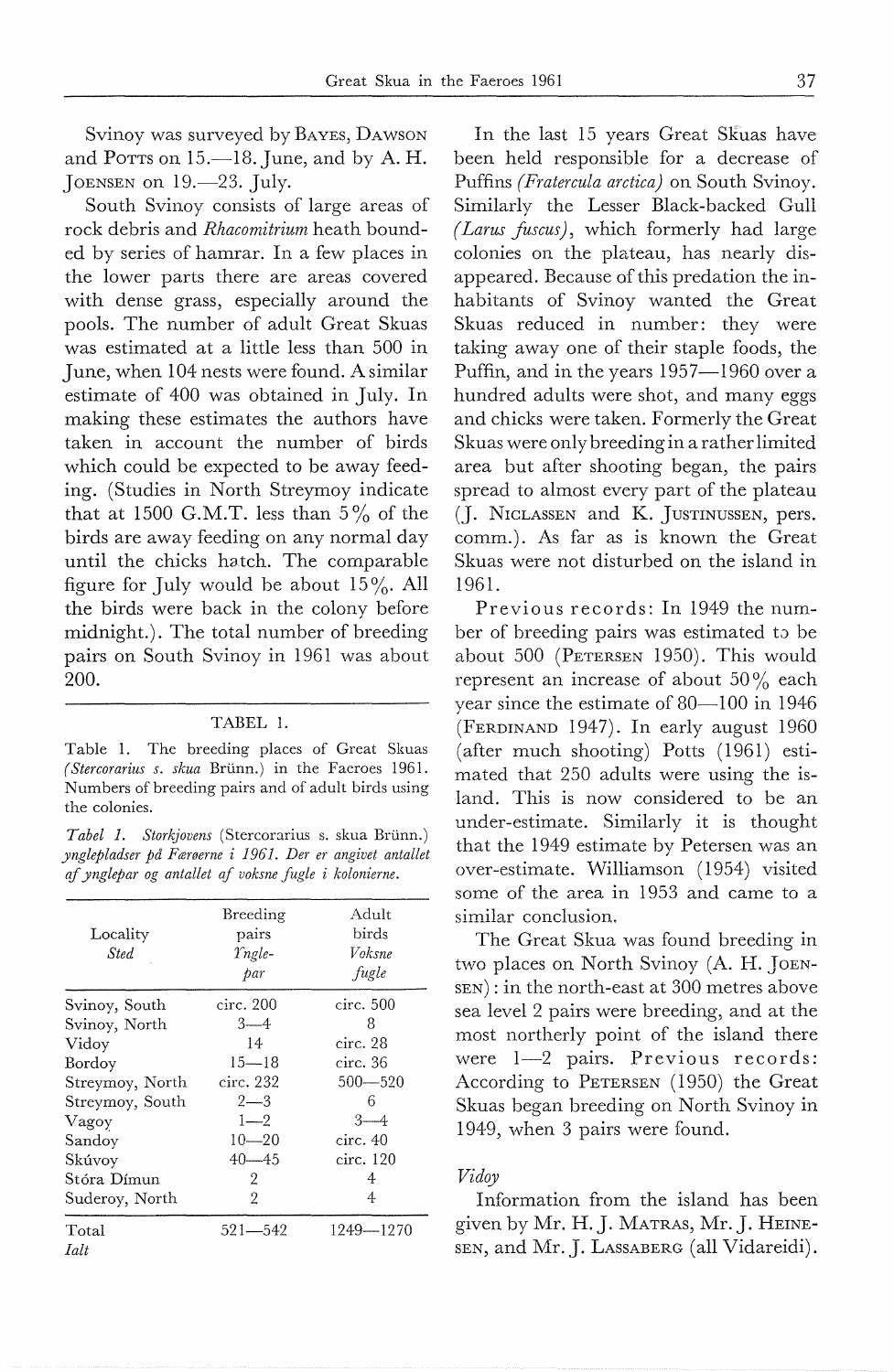The total number of breeding pairs was 14 in 1961 (and 1962). They all bred in areas near Viðvik, 8 pairs in Vidareidi hauge, and 6 pairs in Hvannasund hauge. Previous records: 1942 4-5 pairs (WILLIAMson 1945), 1946 1 pair (FERDINAND 1947).

# *Bordoy*

According to mr. ROBERT JOENSEN, Klakksvik, in 1961 the species was breeding in the following places: Bordoyarnes (southern part) I pair; Gásafelli-area 4 small colonies with 13-15 pairs; Gjóardalur 1-2 pairs. Total number for Bordoy 15-18 breeding pairs. Previous records: 1942 4-5 pairs (WILLIAMSON 1945), 1949 4 pairs (PETER-SEN 1950).

### *North Streymoy*

North Streymoy was surveyed by J. C. Bayes, M. J. Dawson and G. R. Potts in the period between 25 May and 27 July. All nests found were marked on maps and visited throughout our stay. Further counts of adults were obtained over 24 hours on days in May, June and July. Nests abandoned and which had lost eggs before the authors' arrival may slightly increase the estimate, but this error is small because 6 cattle, which were the main cause of clutch loss later in the season, were not feeding in the area before our arrival.

Based on this survey the number of breeding pairs was 232 (see Table 2). In addition 8pairs occupied nesting territories, but did not lay eggs. 40 birds  $(8\%)$  were not paired.

Mr. 0. J. MAGNUSSEN, Saksun, has told us that the number of breeding pairs in Svinaskora has only slightly increased in the last years. The birds have, however, spread into the more outlying areas of North Streymoy.

Previous records: 1930 about 50 pairs (SALOMONSEN 1935), 1942 60-80 pairs (WILLIAMSON 1945), 1946 75-100 pairs (FERDINAND 1947). In 1960 Ports

## TABEL 2.

Table 2. The distribution of breeding pairs in North Streymoy.

Tabel 2. *Fordelingen af yngleparrene på Nordstreymoy.* 

|                                           | Pairs<br>Par |
|-------------------------------------------|--------------|
| Skúgvaflati-Heljardalsá valey             | 5            |
| Gellingará plateau                        | 5            |
| Corrie west of Melin                      | 14           |
| Nordaridalur                              | 2            |
| Siendirdal                                | 12           |
| Ridge between Svinaskora and Nordaridalur | 14           |
| Svínaskora dalen                          | 180          |
| Total                                     | 232          |
| <b><i>Lalt</i></b>                        |              |

(1961) estimated that there was less than 240 adult birds in the area at the end of July, but he did not cover the whole area, and observations in 1961 showed that some birds had left the colony by the date of the visit in 1960.

#### *South Streymoy*

A. Holm Joensen visited the area on 26 July 1961. One chick was found on the plateau about 2 kilometres north of Kirkjubø near Likkadal. Mr. S. PATTURSSON, Kirkjubø, said that  $2-3$  pairs bred in the area in 1960 and 1961, and that the Great Skua bred here for the first time in 1958. No previous records.

#### *Vdgoy*

One or two pairs probably still breed in the areas near Fjallavatn, according to Mr. MAGNUSSEN, Torshavn. Previous records: 1948 l pair (NøRREVANG 1950), 1951 6-7 pairs (Nørrevang 1955).

#### *Sandoy*

J. C. Bayes and M. J. Dawson were on this island in the period 24.—28. June, and G. R. Potts 15.—16. July.

10 nests were found on the plateau near Endin, Eiriksfjall and Bollurfjall. Local Faeroese said that there were a few pairs south of Knúkur, but these were not seen.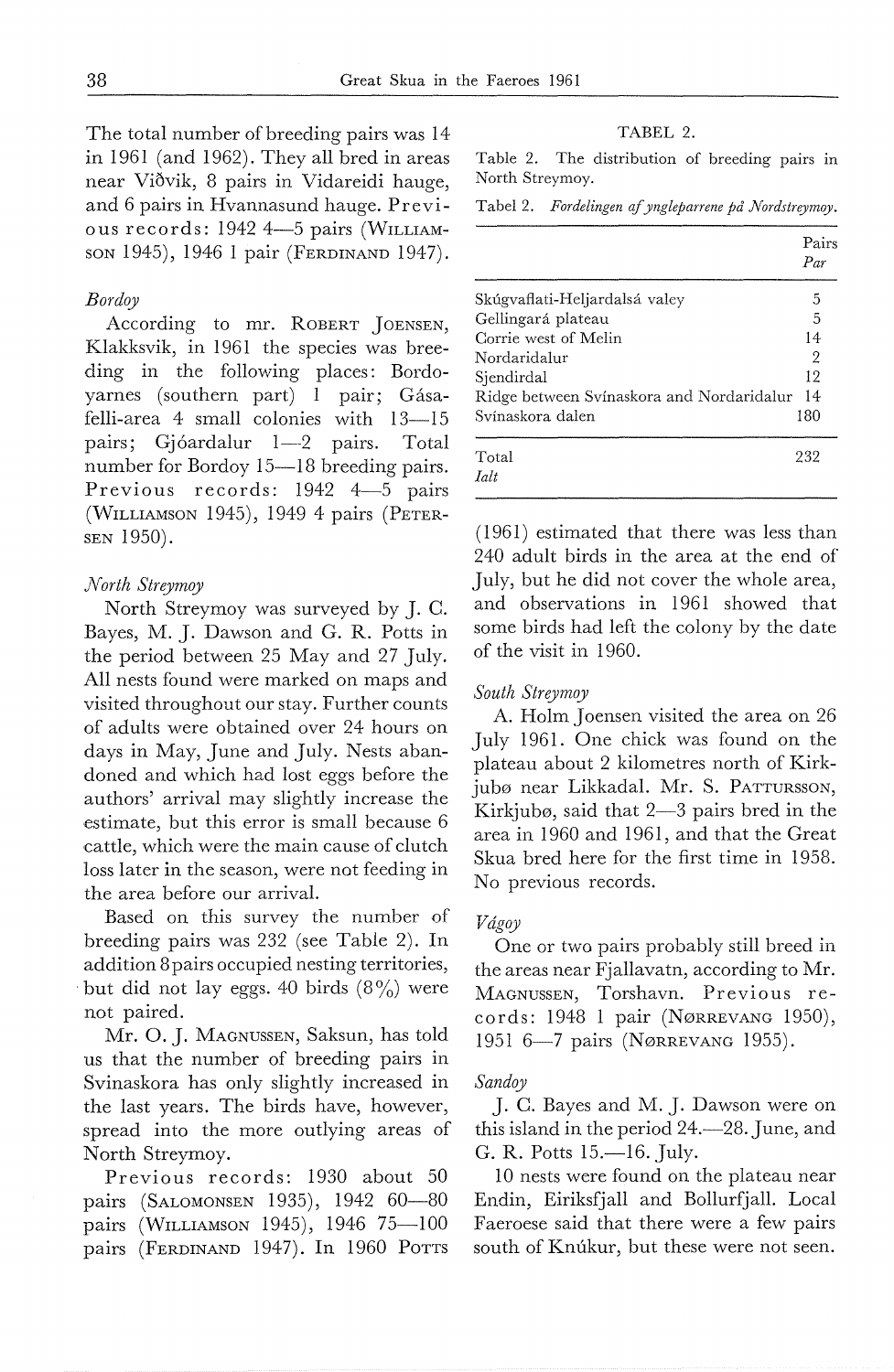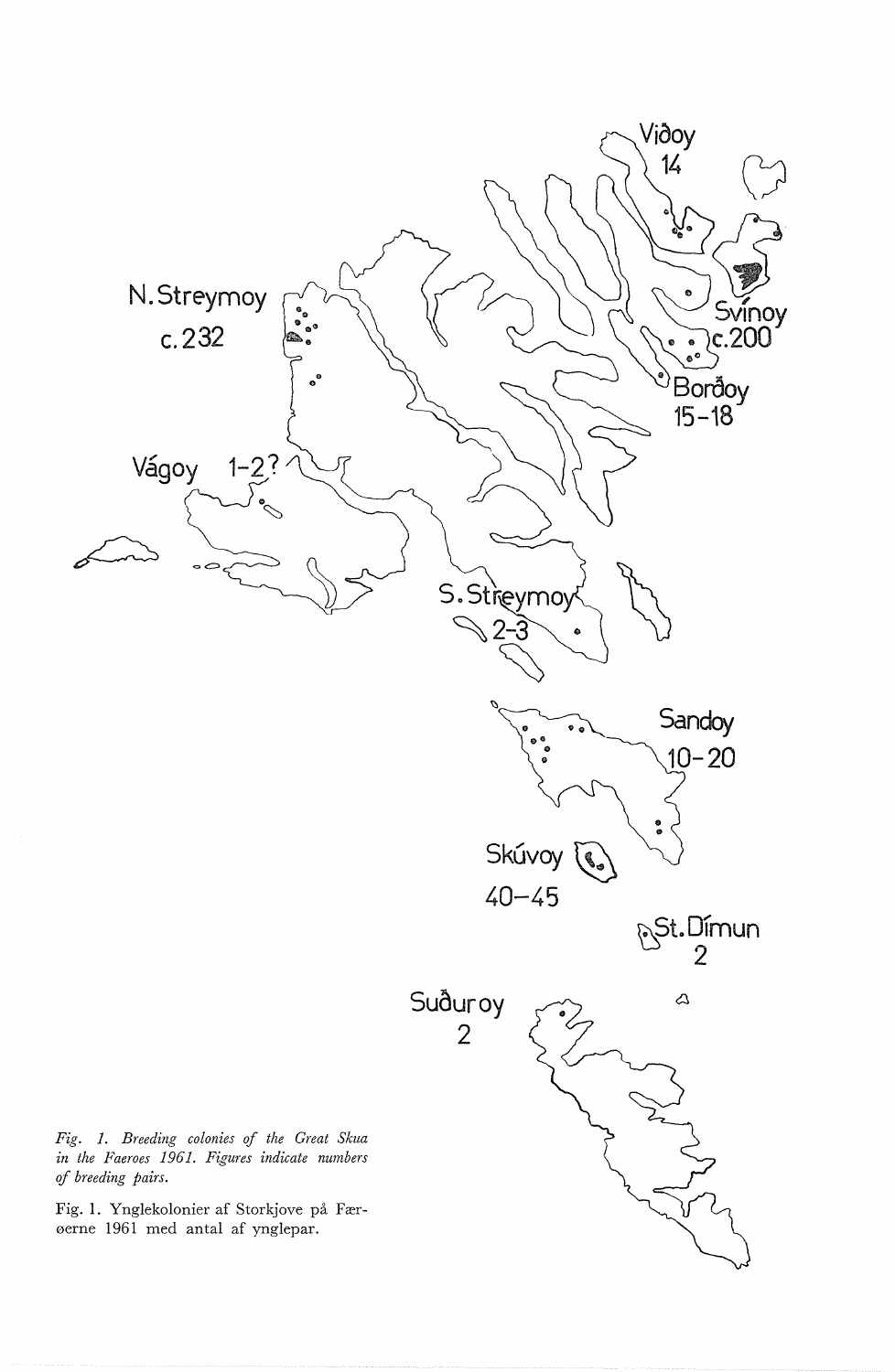G. R. Potts saw 2 adults on Skúvoyarfjall in South Sandoy, and A. DAL CHRISTIAN-SEN found 3 pairs nesting in this region in June 1960. The total number of breeding pairs on Sandoy is certainly less than 20. Previous records: 1942 3 pairs (WIL-LIAMSON 1945).

#### *Skuvoy*

A. Holm Joensen spent two and a half weeks in June on this island. The detailed distribution of the Great Skua on Skúvoy has been described elsewhere (JOENSEN 1963). 40-45 pairs bred on the island in 1961, and in addition about 30 non-breeders occupied nesting territories, but did not

lay eggs. Previous records: 1930 10 pairs (SALOMONSEN 1935), 1946 about 20 pairs (FERDINAND 1947).

## *Stora Dimun*

Mr. JANUS JENSEN, Stóra Dímun, says that 2 pairs bred on the highest parts of the island in 1961 (and 1962). Before 1960 only 1 pair bred here. Previous records: 1942 2 pairs (WILLIAMSON 1945).

# *North Suderoy*

Mr. JACOB OLSEN, Sandvik, says that 2 pairs bred north of Sandvik in 1960 and 1961. In previous years only one pair has frequented the area. No previous records.

# **CONCLUSION**

Fig. 1 shows the breeding distribution of the Great Skua in the Faeroes 1961, and table 1 gives a list of the breeding places, giving the numbers of breeding pairs and the numbers of adult birds present in the colonies.

The population of Great Skuas in the Faeroes has increased continuously since the species was protected by legislation in

1897. At that time only four pairs were known to breed in the islands. In 1930 about 71 pairs bred, in 1946 about 200 pairs. Finally the figure for 1961 is about 530 pairs. Two small colonies have been established in areas where Great Skuas have never before been known to breed (South Streymoy and North Suderoy).

# ACKNOWLEDGEMENTS

The authors wish to thank the British Trust for Ornithology, the Durham University Exploration Society, Japetus Steenstrup's Legat and Dansk Naturhistorisk Forening for providing financial assistance.

We wish to thank the many Faeroese people who helped us, many of whom are mentioned in the text, and Dr. J. C. CouLson, Durham University, for much assistance.

## REFERENCES

- FERDINAND, L. 1947: Studier af fuglelivet på Færøerne. Dansk Ornith. Foren. Tidsskr. 41:  $1 - 37.$
- JOENSEN, A. H. 1963: Ynglefuglene på Skúvoy, Færøerne, deres udbredelse og antal. Dansk Ornith. Foren. Tidsskr. 57: 1-18.
- NøRREVANG, A. 1950: Nogle ornithologiske iagtta-

gelser fra Færøerne. Dansk Ornith. Foren. Tidsskr. 44: 192-199.

1955: Forandringer i den færøske fugleverden i relation til klimaændringen i det nordatlantiske område. Dansk Ornith. Foren. Tidsskr. 49: 206-229.

PETERSEN, E. 1950: Nogle ornithologiske notitser